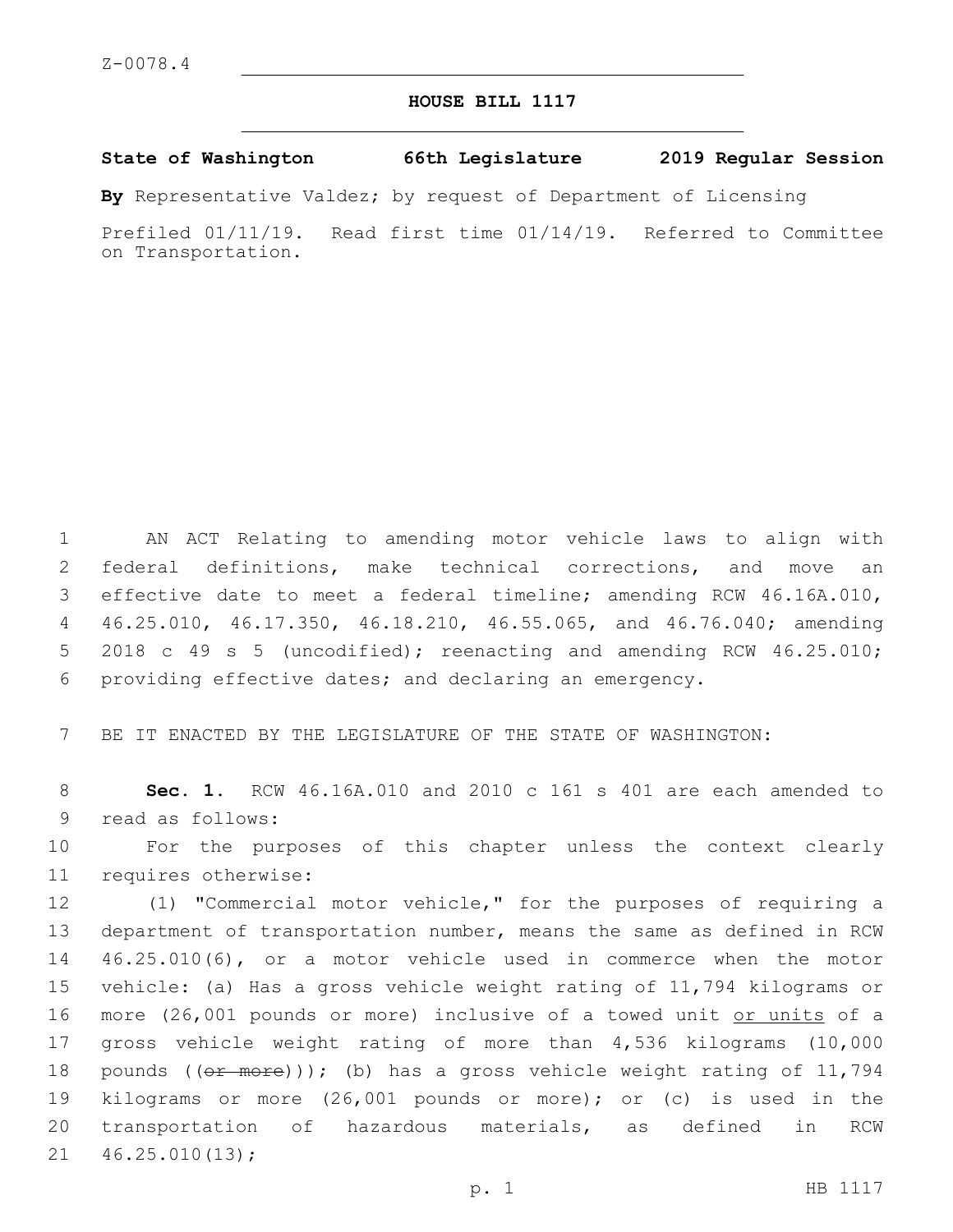(2) "Department of transportation number" means a department of transportation number from the federal motor carrier safety 3 administration;

 (3) "Interstate commercial motor vehicle" means a commercial 5 vehicle that operates in more than one state;

 (4) "Intrastate commercial motor vehicle" means a commercial vehicle that operates exclusively within the state of Washington;

 (5) "Motor carrier" means a person or entity who has been issued a department of transportation number and who owns a commercial motor 10 vehicle;

 (6) "Registration year" means the effective period of a vehicle registration issued by the department. A registration year begins at 12:01 a.m. on the date of the calendar year designated by the department and ends at 12:00 a.m. the same day the following year 15 unless otherwise specified;

 (7) "Renewal notice" means the notice to renew a vehicle 17 registration sent to the registered owner by the department.

 **Sec. 2.** RCW 46.25.010 and 2017 c 334 s 4 and 2017 c 194 s 1 are 19 each reenacted and amended to read as follows:

 The definitions set forth in this section apply throughout this 21 chapter.

 (1) "Alcohol" means any substance containing any form of alcohol, including but not limited to ethanol, methanol, propanol, and 24 isopropanol.

(2) "Alcohol concentration" means:25

 (a) The number of grams of alcohol per one hundred milliliters of 27 blood; or

 (b) The number of grams of alcohol per two hundred ten liters of 29 breath.

 (3) "Commercial driver's license" (CDL) means a license issued to an individual under chapter 46.20 RCW that has been endorsed in accordance with the requirements of this chapter to authorize the individual to drive a class of commercial motor vehicle.

 (4) The "commercial driver's license information system" (CDLIS) is the information system established pursuant to 49 U.S.C. Sec. 31309 to serve as a clearinghouse for locating information related to the licensing and identification of commercial motor vehicle drivers.

 (5) "Commercial learner's permit" (CLP) means a permit issued under RCW 46.25.052 for the purposes of behind-the-wheel training.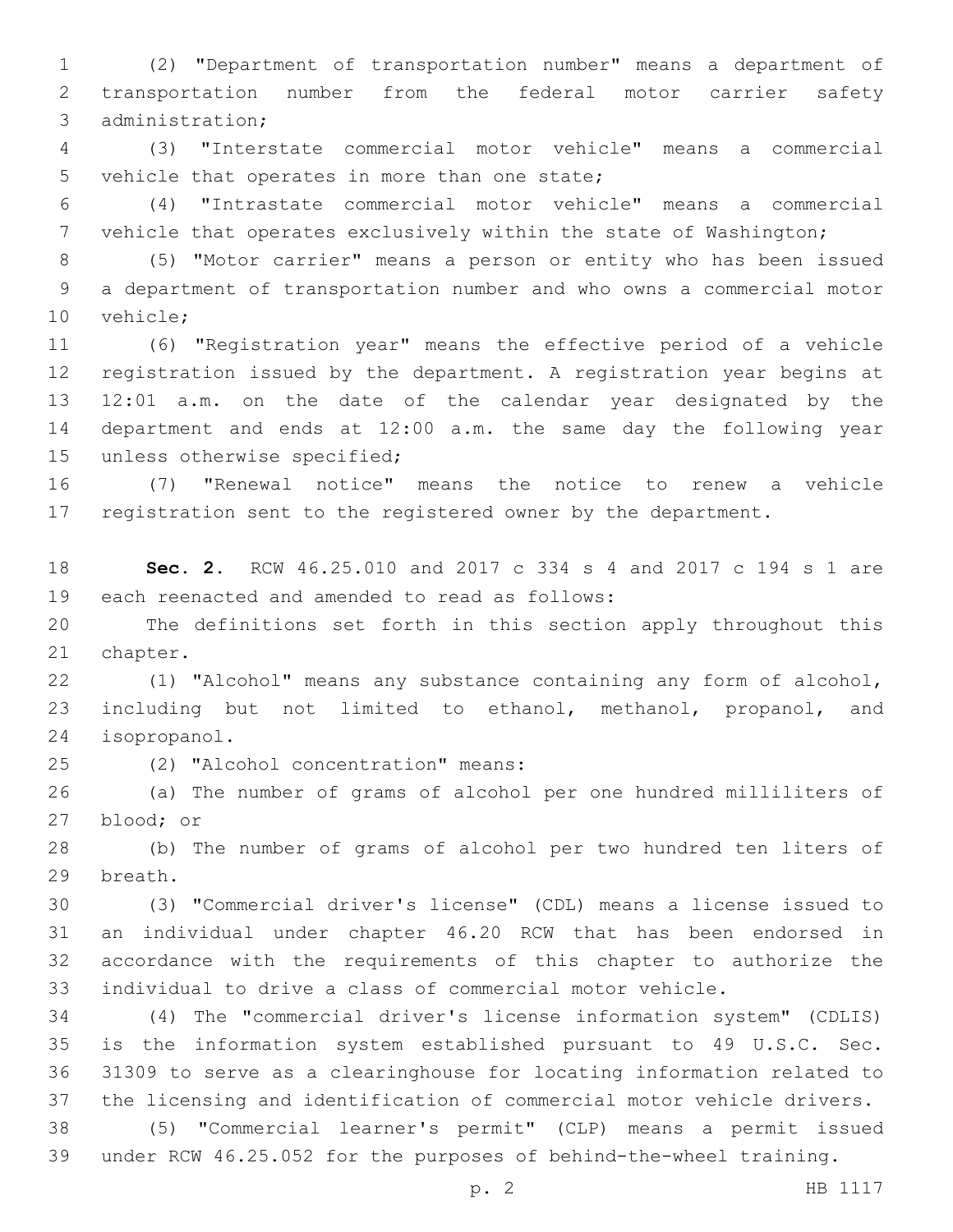(6) "Commercial motor vehicle" means a motor vehicle or combination of motor vehicles used in commerce to transport 3 passengers or property if the motor vehicle:

 (a) Has a gross combination weight rating or gross combination weight of 11,794 kilograms or more (26,001 pounds or more), whichever is greater, inclusive of any towed unit or units with a gross vehicle weight rating or gross vehicle weight of more than 4,536 kilograms 8 (10,000 pounds ((or more))), whichever is greater; or

 (b) Has a gross vehicle weight rating or gross vehicle weight of 11,794 kilograms or more (26,001 pounds or more), whichever is 11 greater; or

 (c) Is designed to transport sixteen or more passengers, 13 including the driver; or

 (d) Is of any size and is used in the transportation of hazardous 15 materials as defined in this section; or

(e) Is a school bus regardless of weight or size.

 (7) "Conviction" means an unvacated adjudication of guilt, or a determination that a person has violated or failed to comply with the law in a court of original jurisdiction or by an authorized administrative tribunal, an unvacated forfeiture of bail or collateral deposited to secure the person's appearance in court, a 22 plea of quilty or nolo contendere accepted by the court, the payment 23 of a fine or court cost, entry into a deferred prosecution program under chapter 10.05 RCW, or violation of a condition of release 25 without bail, regardless of whether or not the penalty is rebated, 26 suspended, or probated.

 (8) "Disqualification" means a prohibition against driving a 28 commercial motor vehicle.

 (9) "Drive" means to drive, operate, or be in physical control of a motor vehicle in any place open to the general public for purposes of vehicular traffic. For purposes of RCW 46.25.100, 46.25.110, and 46.25.120, "drive" includes operation or physical control of a motor 33 vehicle anywhere in the state.

 (10) "Drugs" are those substances as defined by RCW 69.04.009, 35 including, but not limited to, those substances defined by 49 C.F.R. 36 Sec. 40.3.

 (11) "Employer" means any person, including the United States, a state, or a political subdivision of a state, who owns or leases a commercial motor vehicle, or assigns a person to drive a commercial 40 motor vehicle.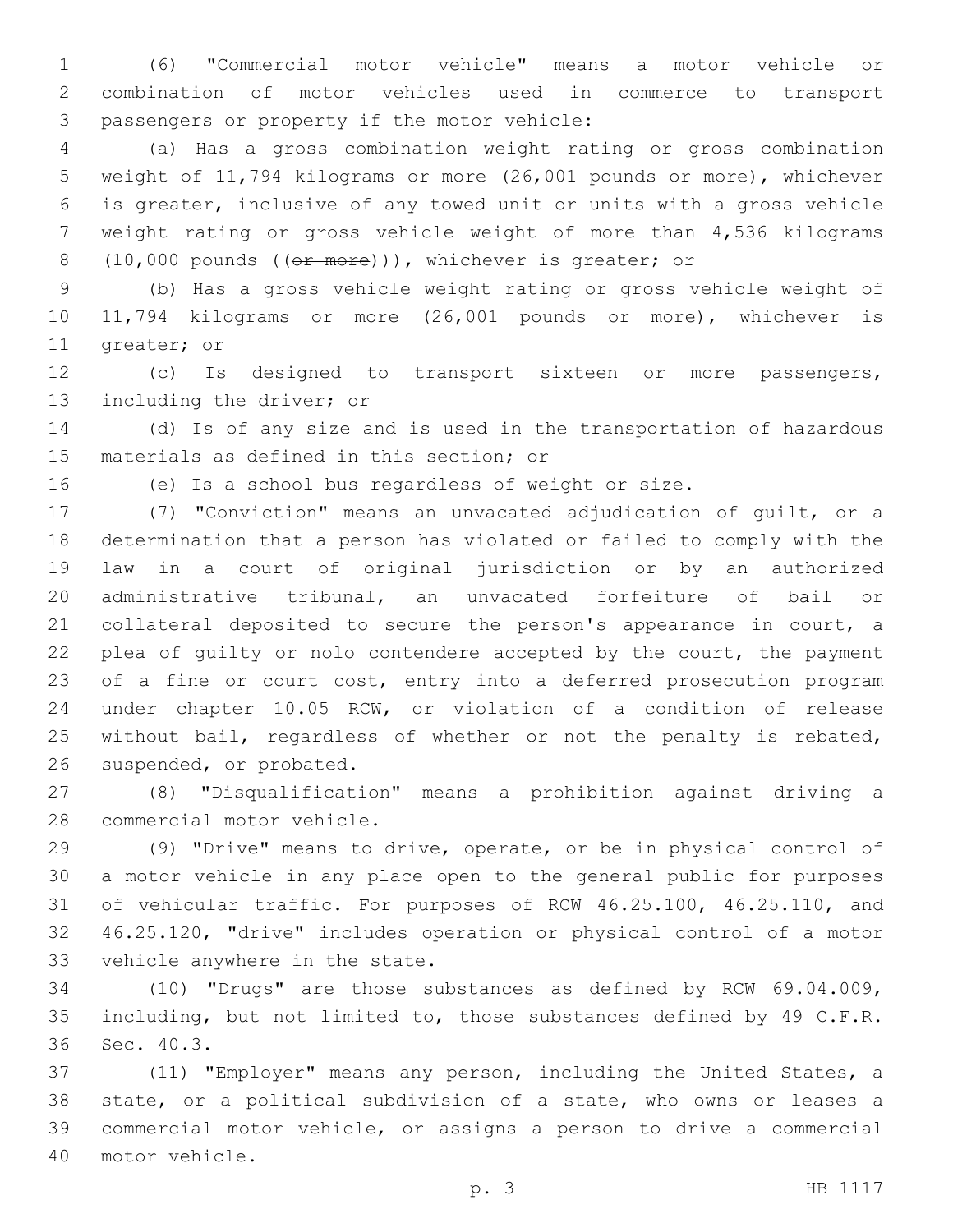(12) "Gross vehicle weight rating" (GVWR) means the value specified by the manufacturer as the maximum loaded weight of a single vehicle. The GVWR of a combination or articulated vehicle, commonly referred to as the "gross combined weight rating" or GCWR, is the GVWR of the power unit plus the GVWR of the towed unit or units. If the GVWR of any unit cannot be determined, the actual gross weight will be used. If a vehicle with a GVWR of less than 11,794 kilograms (26,001 pounds or less) has been structurally modified to carry a heavier load, then the actual gross weight capacity of the modified vehicle, as determined by RCW 46.44.041 and 46.44.042, will 11 be used as the GVWR.

 (13) "Hazardous materials" means any material that has been designated as hazardous under 49 U.S.C. Sec. 5103 and is required to be placarded under subpart F of 49 C.F.R. Part 172 or any quantity of a material listed as a select agent or toxin in 42 C.F.R. Part 73.

 (14) "Motor vehicle" means a vehicle, machine, tractor, trailer, or semitrailer propelled or drawn by mechanical power used on highways, or any other vehicle required to be registered under the laws of this state, but does not include a vehicle, machine, tractor, trailer, or semitrailer operated exclusively on a rail.

 (15)(a) "Nondomiciled CLP or CDL" means a permit or license, respectively, issued under RCW 46.25.054 to a person who meets one of 23 the following criteria:

 (i) Is domiciled in a foreign country as provided in 49 C.F.R. Sec. 383.23(b)(1) as it existed on October 1, 2017, or such subsequent date as may be provided by the department by rule, 27 consistent with the purposes of this section; or

 (ii) Is domiciled in another state as provided in 49 C.F.R. Sec. 383.23(b)(2) as it existed on October 1, 2017, or such subsequent date as may be provided by the department by rule, consistent with 31 the purposes of this section.

 (b) The definition in this subsection (15) applies exclusively to the use of the term in this chapter and is not to be applied in any 34 other chapter of the Revised Code of Washington.

 (16) "Out-of-service order" means a declaration by an authorized enforcement officer of a federal, state, Canadian, Mexican, or local jurisdiction that a driver, a commercial motor vehicle, or a motor carrier operation is out-of-service pursuant to 49 C.F.R. Secs. 386.72, 392.5, 395.13, 396.9, or compatible laws, or the North 40 American uniform out-of-service criteria.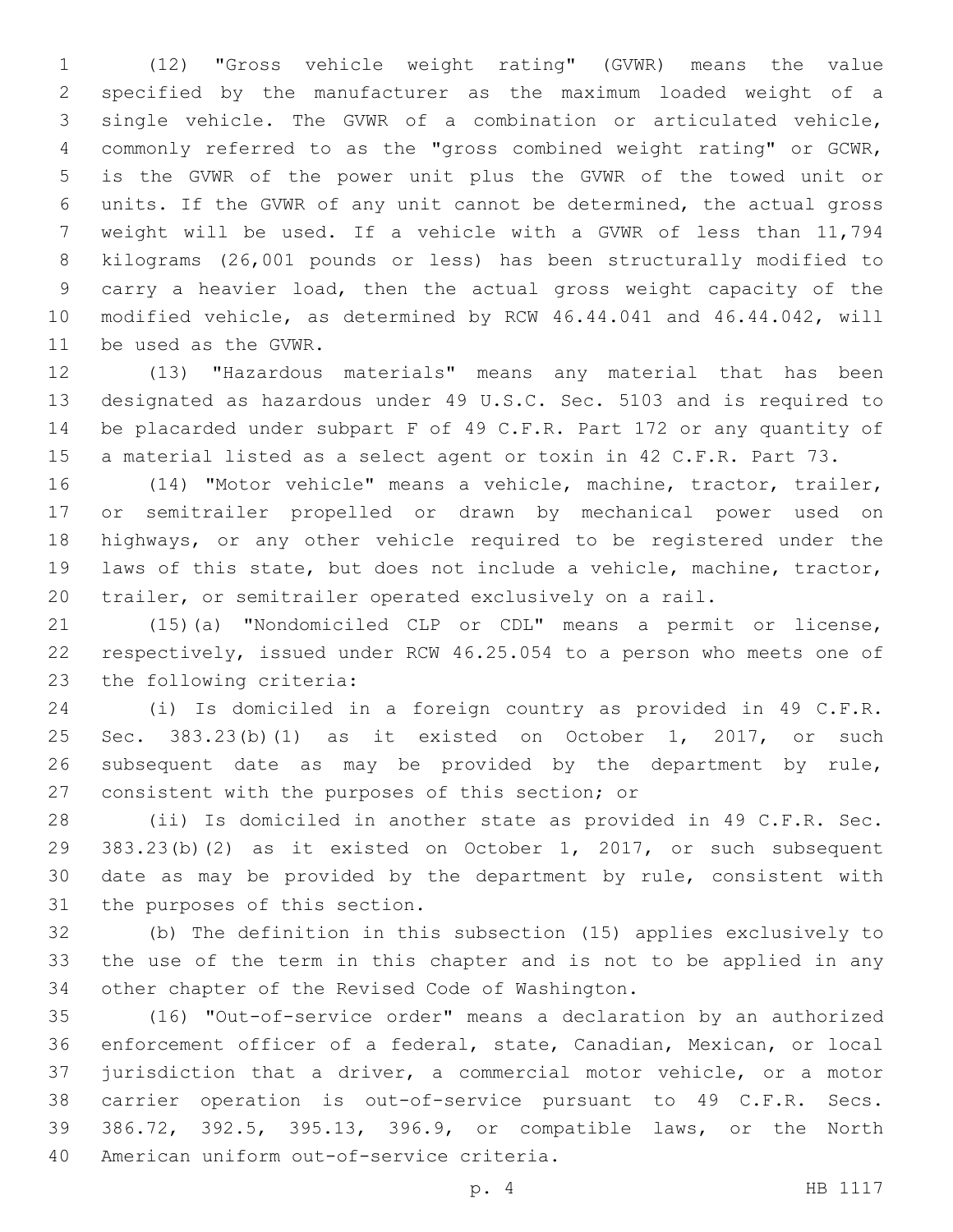(17) "Positive alcohol confirmation test" means an alcohol 2 confirmation test that:

 (a) Has been conducted by a breath alcohol technician under 49 4 C.F.R. Part 40; and

(b) Indicates an alcohol concentration of 0.04 or more.

 A report that a person has refused an alcohol test, under circumstances that constitute the refusal of an alcohol test under 49 C.F.R. Part 40, will be considered equivalent to a report of a positive alcohol confirmation test for the purposes of this chapter.

 (18) "School bus" means a commercial motor vehicle used to 11 transport preprimary, primary, or secondary school students from home to school, from school to home, or to and from school-sponsored events. School bus does not include a bus used as a common carrier.

(19) "Serious traffic violation" means:14

 (a) Excessive speeding, defined as fifteen miles per hour or more 16 in excess of the posted limit;

(b) Reckless driving, as defined under state or local law;

 (c) Driving while using a personal electronic device, defined as a violation of RCW 46.61.672, which includes in the activities it prohibits driving while holding a personal electronic device in 21 either or both hands and using a hand or finger for texting, or an equivalent administrative rule or local law, ordinance, rule, or 23 resolution;

 (d) A violation of a state or local law relating to motor vehicle traffic control, other than a parking violation, arising in connection with an accident or collision resulting in death to any 27 person;

 (e) Driving a commercial motor vehicle without obtaining a 29 commercial driver's license;

 (f) Driving a commercial motor vehicle without a commercial driver's license in the driver's possession; however, any individual who provides proof to the court by the date the individual must appear in court or pay any fine for such a violation, that the individual held a valid CDL on the date the citation was issued, is 35 not guilty of a "serious traffic violation";

 (g) Driving a commercial motor vehicle without the proper class of commercial driver's license endorsement or endorsements for the specific vehicle group being operated or for the passenger or type of 39 cargo being transported; and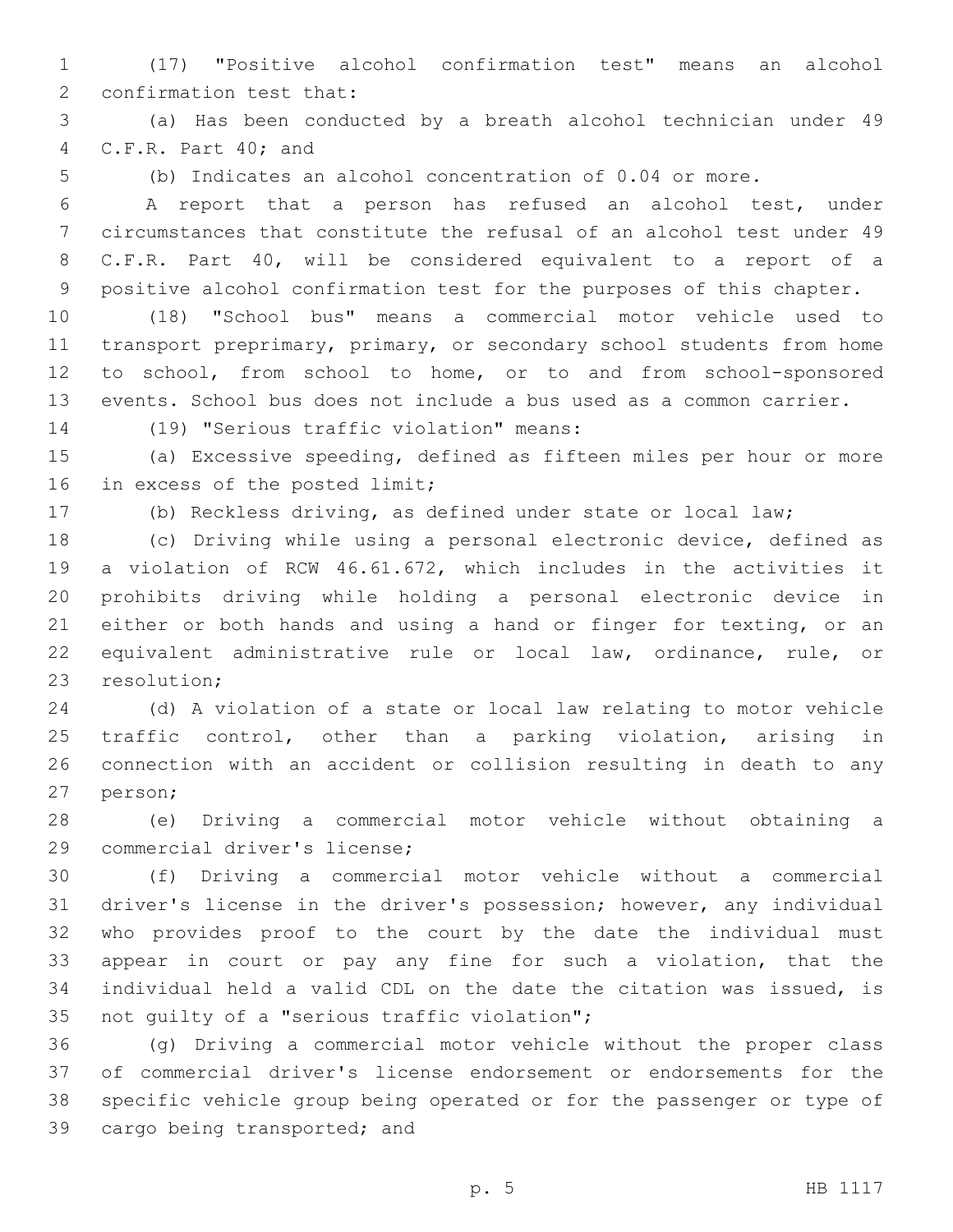(h) Any other violation of a state or local law relating to motor vehicle traffic control, other than a parking violation, that the 3 department determines by rule to be serious.

 (20) "State" means a state of the United States and the District 5 of Columbia.

 (21) "Substance abuse professional" means an alcohol and drug specialist meeting the credentials, knowledge, training, and 8 continuing education requirements of 49 C.F.R. Sec. 40.281.

 (22) "Tank vehicle" means any commercial motor vehicle that is designed to transport any liquid or gaseous materials within a tank or tanks having an individual rated capacity of more than one hundred nineteen gallons and an aggregate rated capacity of one thousand gallons or more that is either permanently or temporarily attached to the vehicle or the chassis. A commercial motor vehicle transporting 15 an empty storage container tank, not designed for transportation, with a rated capacity of one thousand gallons or more that is temporarily attached to a flatbed trailer is not considered a tank 18 vehicle.

(23) "Type of driving" means one of the following:

 (a) "Nonexcepted interstate," which means the CDL or CLP holder or applicant operates or expects to operate in interstate commerce, is both subject to and meets the qualification requirements under 49 C.F.R. Part 391 as it existed on July 8, 2014, or such subsequent 24 date as may be provided by the department by rule, consistent with the purposes of this section, and is required to obtain a medical examiner's certificate under 49 C.F.R. Sec. 391.45 as it existed on July 8, 2014, or such subsequent date as may be provided by the 28 department by rule, consistent with the purposes of this section;

 (b) "Excepted interstate," which means the CDL or CLP holder or applicant operates or expects to operate in interstate commerce, but engages exclusively in transportation or operations excepted under 49 C.F.R. Secs. 390.3(f), 391.2, 391.68, or 398.3, as they existed on July 8, 2014, or such subsequent date as may be provided by the department by rule, consistent with the purposes of this section, from all or parts of the qualification requirements of 49 C.F.R. Part 391 as it existed on July 8, 2014, or such subsequent date as may be provided by the department by rule, consistent with the purposes of this section, and is therefore not required to obtain a medical examiner's certificate under 49 C.F.R. Sec. 391.45 as it existed on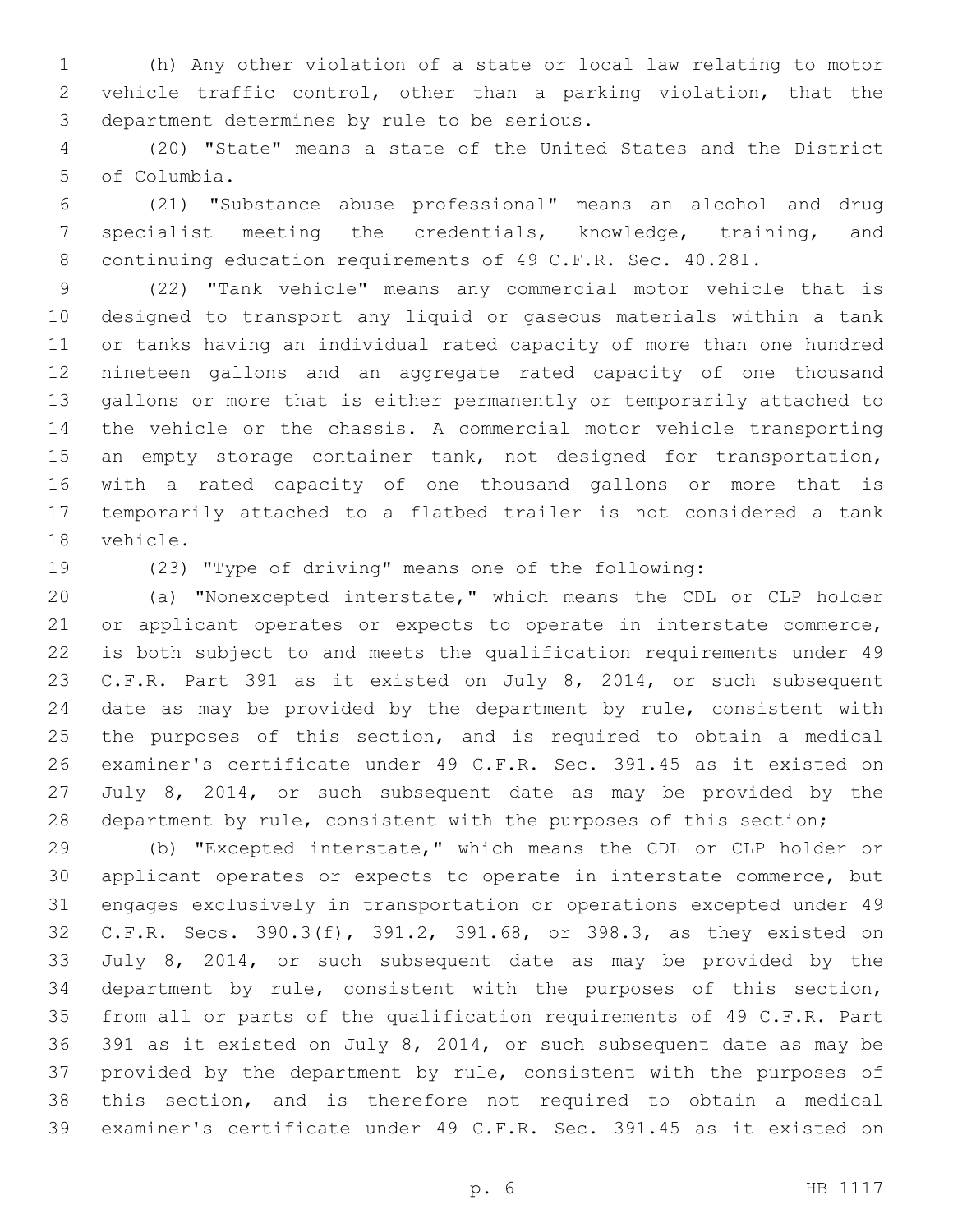July 8, 2014, or such subsequent date as may be provided by the department by rule, consistent with the purposes of this section;

 (c) "Nonexcepted intrastate," which means the CDL or CLP holder or applicant operates only in intrastate commerce and is therefore subject to state driver qualification requirements; or

 (d) "Excepted intrastate," which means the CDL or CLP holder or applicant operates in intrastate commerce, but engages exclusively in transportation or operations excepted from all or parts of the state 9 driver qualification requirements.

 (24) "United States" means the fifty states and the District of 11 Columbia.

 (25) "Verified positive drug test" means a drug test result or validity testing result from a laboratory certified under the authority of the federal department of health and human services 15 that:

 (a) Indicates a drug concentration at or above the cutoff concentration established under 49 C.F.R. Sec. 40.87; and

 (b) Has undergone review and final determination by a medical 19 review officer.

 A report that a person has refused a drug test, under circumstances that constitute the refusal of a federal department of transportation drug test under 49 C.F.R. Part 40, will be considered equivalent to a report of a verified positive drug test for the 24 purposes of this chapter.

 **Sec. 3.** RCW 46.25.010 and 2018 c 49 s 4 are each amended to read 26 as follows:

 The definitions set forth in this section apply throughout this 28 chapter.

 (1) "Alcohol" means any substance containing any form of alcohol, including but not limited to ethanol, methanol, propanol, and 31 isopropanol.

(2) "Alcohol concentration" means:32

 (a) The number of grams of alcohol per one hundred milliliters of 34 blood; or

 (b) The number of grams of alcohol per two hundred ten liters of 36 breath.

 (3) "Commercial driver's license" (CDL) means a license issued to an individual under chapter 46.20 RCW that has been endorsed in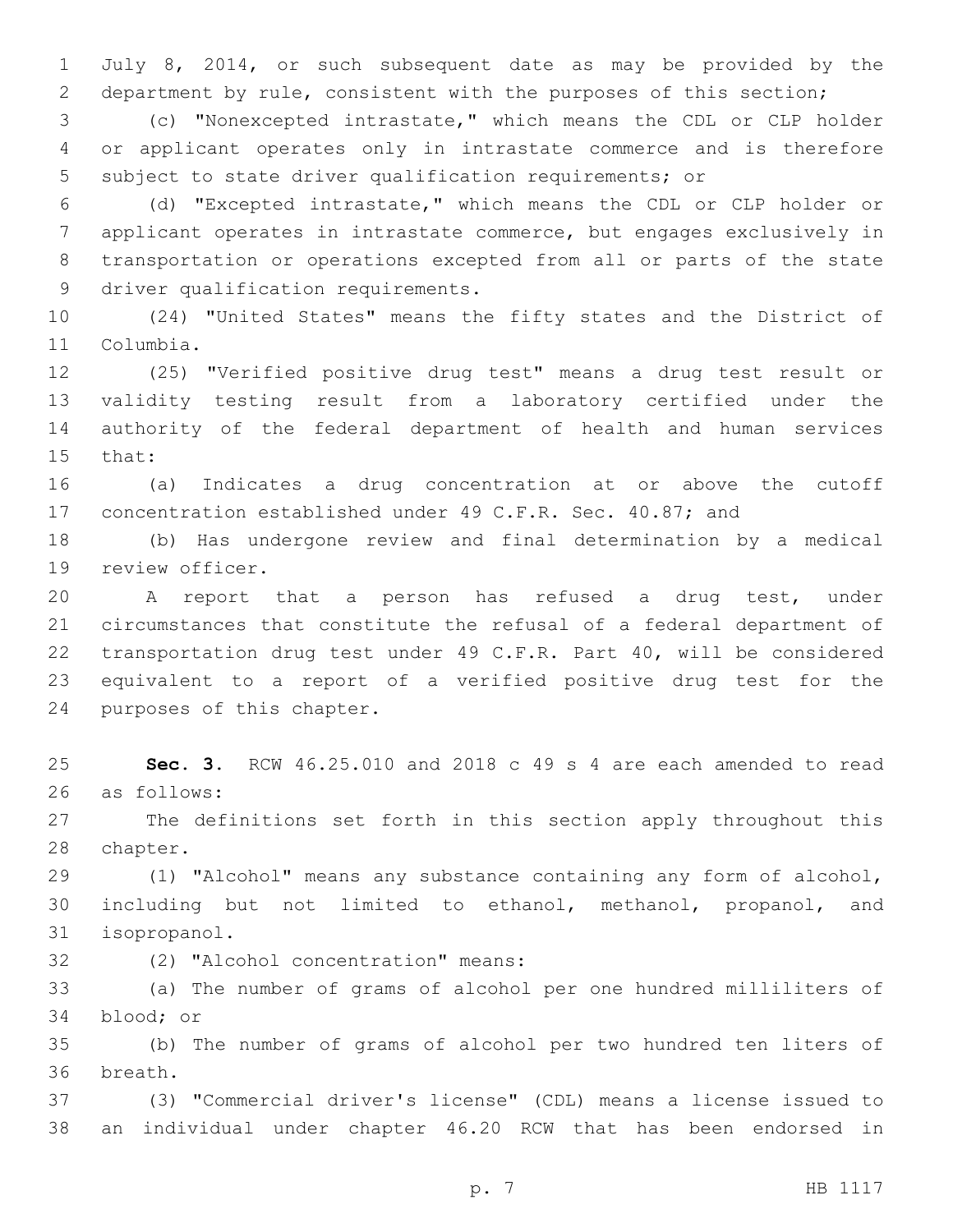accordance with the requirements of this chapter to authorize the individual to drive a class of commercial motor vehicle.

 (4) The "commercial driver's license information system" (CDLIS) is the information system established pursuant to 49 U.S.C. Sec. 31309 to serve as a clearinghouse for locating information related to the licensing and identification of commercial motor vehicle drivers.

 (5) "Commercial learner's permit" (CLP) means a permit issued under RCW 46.25.052 for the purposes of behind-the-wheel training.

 (6) "Commercial motor vehicle" means a motor vehicle or combination of motor vehicles used in commerce to transport 11 passengers or property if the motor vehicle:

 (a) Has a gross combination weight rating or gross combination weight of 11,794 kilograms or more (26,001 pounds or more), whichever is greater, inclusive of any towed unit or units with a gross vehicle weight rating or gross vehicle weight of more than 4,536 kilograms 16 (10,000 pounds ((or more))), whichever is greater; or

 (b) Has a gross vehicle weight rating or gross vehicle weight of 11,794 kilograms or more (26,001 pounds or more), whichever is 19 greater; or

 (c) Is designed to transport sixteen or more passengers, 21 including the driver; or

 (d) Is of any size and is used in the transportation of hazardous 23 materials as defined in this section; or

(e) Is a school bus regardless of weight or size.

 (7) "Conviction" means an unvacated adjudication of guilt, or a determination that a person has violated or failed to comply with the law in a court of original jurisdiction or by an authorized administrative tribunal, an unvacated forfeiture of bail or collateral deposited to secure the person's appearance in court, a plea of guilty or nolo contendere accepted by the court, the payment of a fine or court cost, entry into a deferred prosecution program under chapter 10.05 RCW, or violation of a condition of release without bail, regardless of whether or not the penalty is rebated, 34 suspended, or probated.

 (8) "Disqualification" means a prohibition against driving a 36 commercial motor vehicle.

 (9) "Drive" means to drive, operate, or be in physical control of a motor vehicle in any place open to the general public for purposes of vehicular traffic. For purposes of RCW 46.25.100, 46.25.110, and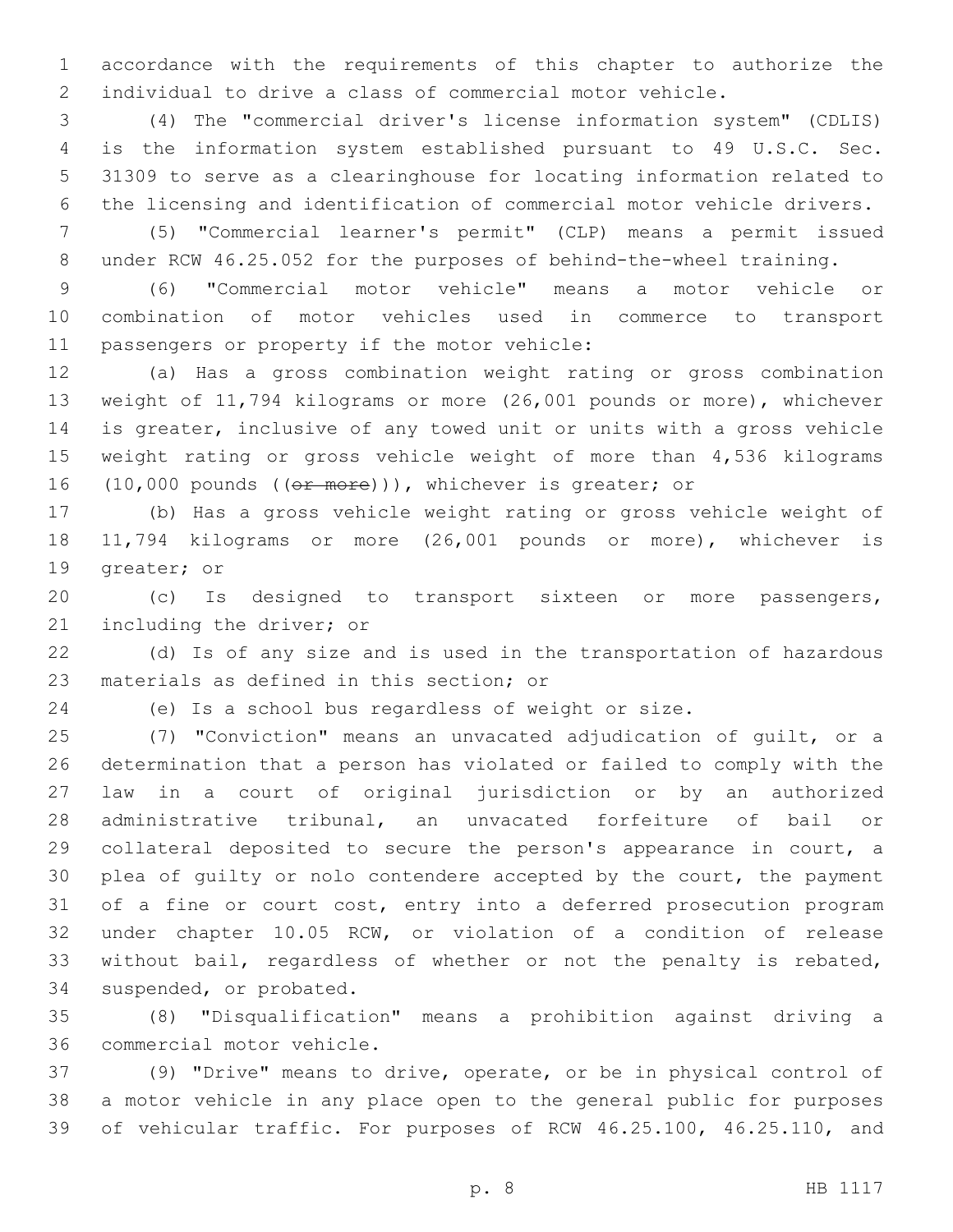46.25.120, "drive" includes operation or physical control of a motor 2 vehicle anywhere in the state.

 (10) "Drugs" are those substances as defined by RCW 69.04.009, 4 including, but not limited to, those substances defined by 49 C.F.R. 5 Sec. 40.3.

 (11) "Employer" means any person, including the United States, a state, or a political subdivision of a state, who owns or leases a commercial motor vehicle, or assigns a person to drive a commercial 9 motor vehicle.

 (12) "Gross vehicle weight rating" (GVWR) means the value specified by the manufacturer as the maximum loaded weight of a single vehicle. The GVWR of a combination or articulated vehicle, commonly referred to as the "gross combined weight rating" or GCWR, is the GVWR of the power unit plus the GVWR of the towed unit or units. If the GVWR of any unit cannot be determined, the actual gross weight will be used. If a vehicle with a GVWR of less than 11,794 kilograms (26,001 pounds or less) has been structurally modified to carry a heavier load, then the actual gross weight capacity of the modified vehicle, as determined by RCW 46.44.041 and 46.44.042, will 20 be used as the GVWR.

 (13) "Hazardous materials" means any material that has been designated as hazardous under 49 U.S.C. Sec. 5103 and is required to be placarded under subpart F of 49 C.F.R. Part 172 or any quantity of a material listed as a select agent or toxin in 42 C.F.R. Part 73.

 (14) "Motor vehicle" means a vehicle, machine, tractor, trailer, or semitrailer propelled or drawn by mechanical power used on highways, or any other vehicle required to be registered under the laws of this state, but does not include a vehicle, machine, tractor, trailer, or semitrailer operated exclusively on a rail.

 (15)(a) "Nondomiciled CLP or CDL" means a permit or license, respectively, issued under RCW 46.25.054 to a person who meets one of 32 the following criteria:

 (i) Is domiciled in a foreign country as provided in 49 C.F.R. Sec. 383.23(b)(1) as it existed on October 1, 2017, or such subsequent date as may be provided by the department by rule, 36 consistent with the purposes of this section; or

 (ii) Is domiciled in another state as provided in 49 C.F.R. Sec. 383.23(b)(2) as it existed on October 1, 2017, or such subsequent date as may be provided by the department by rule, consistent with 40 the purposes of this section.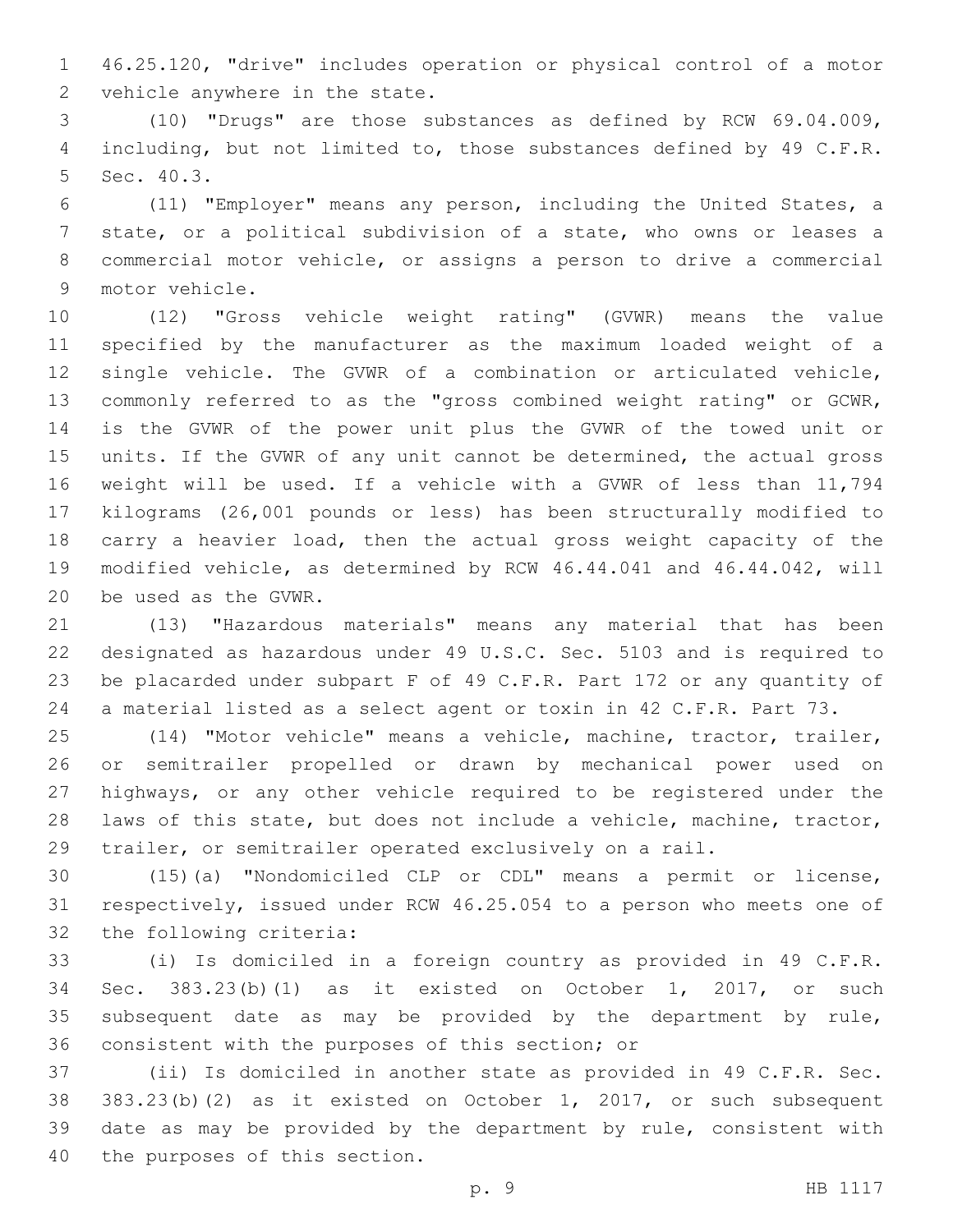(b) The definition in this subsection (15) applies exclusively to the use of the term in this chapter and is not to be applied in any 3 other chapter of the Revised Code of Washington.

 (16) "Out-of-service order" means a declaration by an authorized enforcement officer of a federal, state, Canadian, Mexican, or local jurisdiction that a driver, a commercial motor vehicle, or a motor carrier operation is out-of-service pursuant to 49 C.F.R. Secs. 386.72, 392.5, 395.13, 396.9, or compatible laws, or the North 9 American uniform out-of-service criteria.

 (17) "Positive alcohol confirmation test" means an alcohol 11 confirmation test that:

 (a) Has been conducted by a breath alcohol technician under 49 13 C.F.R. Part 40; and

(b) Indicates an alcohol concentration of 0.04 or more.

 A report that a person has refused an alcohol test, under circumstances that constitute the refusal of an alcohol test under 49 C.F.R. Part 40, will be considered equivalent to a report of a positive alcohol confirmation test for the purposes of this chapter.

 (18) "School bus" means a commercial motor vehicle used to transport preprimary, primary, or secondary school students from home to school, from school to home, or to and from school-sponsored events. School bus does not include a bus used as a common carrier.

(19) "Serious traffic violation" means:23

 (a) Excessive speeding, defined as fifteen miles per hour or more 25 in excess of the posted limit;

(b) Reckless driving, as defined under state or local law;

 (c) Driving while using a personal electronic device, defined as a violation of RCW 46.61.672, which includes in the activities it prohibits driving while holding a personal electronic device in either or both hands and using a hand or finger for texting, or an equivalent administrative rule or local law, ordinance, rule, or 32 resolution:

 (d) A violation of a state or local law relating to motor vehicle traffic control, other than a parking violation, arising in connection with an accident or collision resulting in death to any 36 person;

 (e) Driving a commercial motor vehicle without obtaining a 38 commercial driver's license;

 (f) Driving a commercial motor vehicle without a commercial driver's license in the driver's possession; however, any individual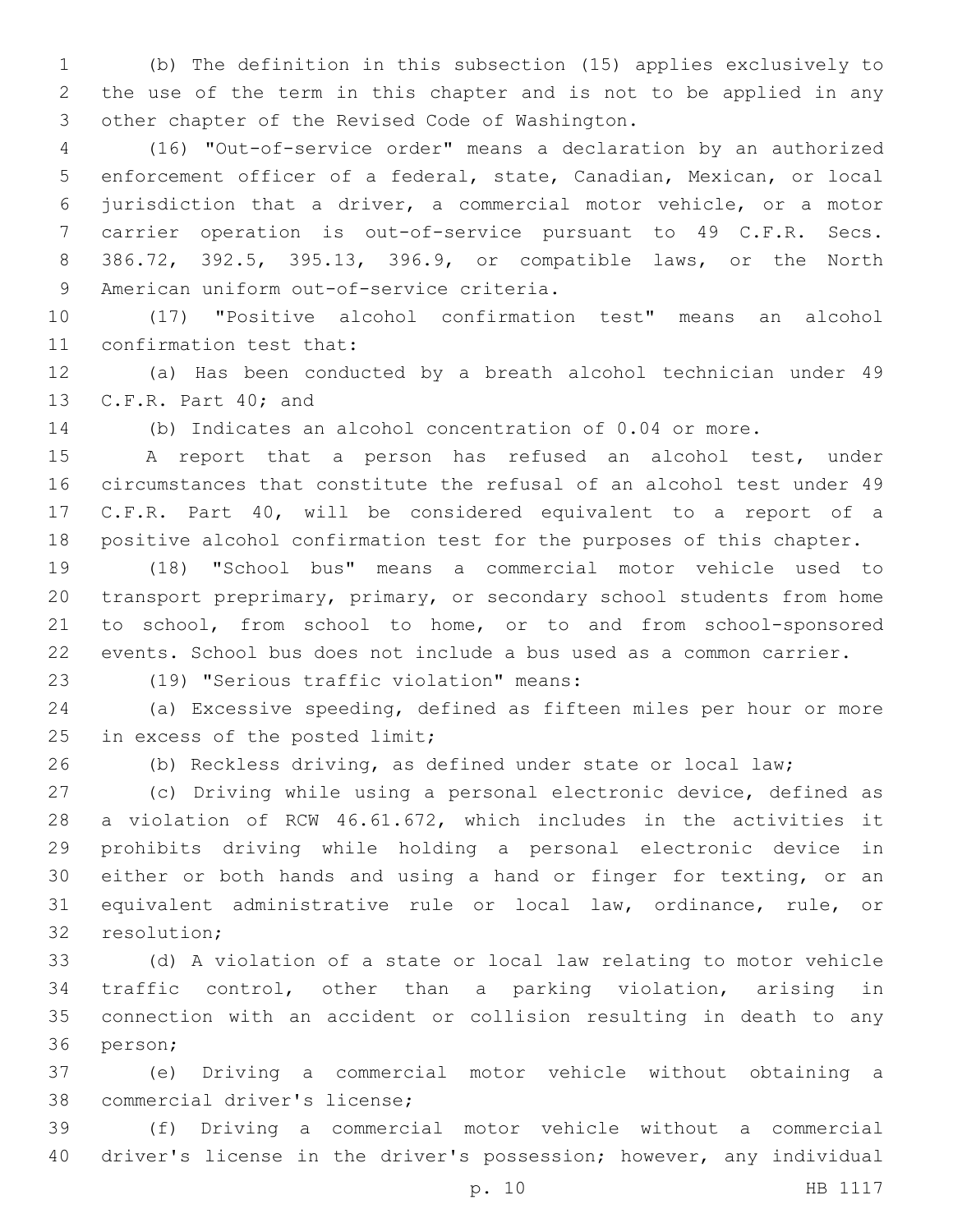who provides proof to the court by the date the individual must appear in court or pay any fine for such a violation, that the individual held a valid CDL on the date the citation was issued, is 4 not quilty of a "serious traffic violation";

 (g) Driving a commercial motor vehicle without the proper class of commercial driver's license endorsement or endorsements for the specific vehicle group being operated or for the passenger or type of 8 cargo being transported; and

 (h) Any other violation of a state or local law relating to motor vehicle traffic control, other than a parking violation, that the 11 department determines by rule to be serious.

 (20) "State" means a state of the United States and the District 13 of Columbia.

 (21) "Substance abuse professional" means an alcohol and drug 15 specialist meeting the credentials, knowledge, training, and continuing education requirements of 49 C.F.R. Sec. 40.281.

 (22) "Tank vehicle" means any commercial motor vehicle that is designed to transport any liquid or gaseous materials within a tank or tanks having an individual rated capacity of more than one hundred nineteen gallons and an aggregate rated capacity of one thousand gallons or more that is either permanently or temporarily attached to the vehicle or the chassis. A commercial motor vehicle transporting an empty storage container tank, not designed for transportation, with a rated capacity of one thousand gallons or more that is temporarily attached to a flatbed trailer is not considered a tank 26 vehicle.

(23) "Type of driving" means one of the following:

 (a) "Nonexcepted interstate," which means the CDL or CLP holder or applicant operates or expects to operate in interstate commerce, is both subject to and meets the qualification requirements under 49 C.F.R. Part 391 as it existed on April 30, 2019, or such subsequent date as may be provided by the department by rule, consistent with the purposes of this section, and is required to obtain a medical examiner's certificate under 49 C.F.R. Sec. 391.45 as it existed on April 30, 2019, or such subsequent date as may be provided by the department by rule, consistent with the purposes of this section;

 (b) "Excepted interstate," which means the CDL or CLP holder or applicant operates or expects to operate in interstate commerce, but engages exclusively in transportation or operations excepted under 49 C.F.R. Secs. 390.3(f), 391.2, 391.68, or 398.3, as they existed on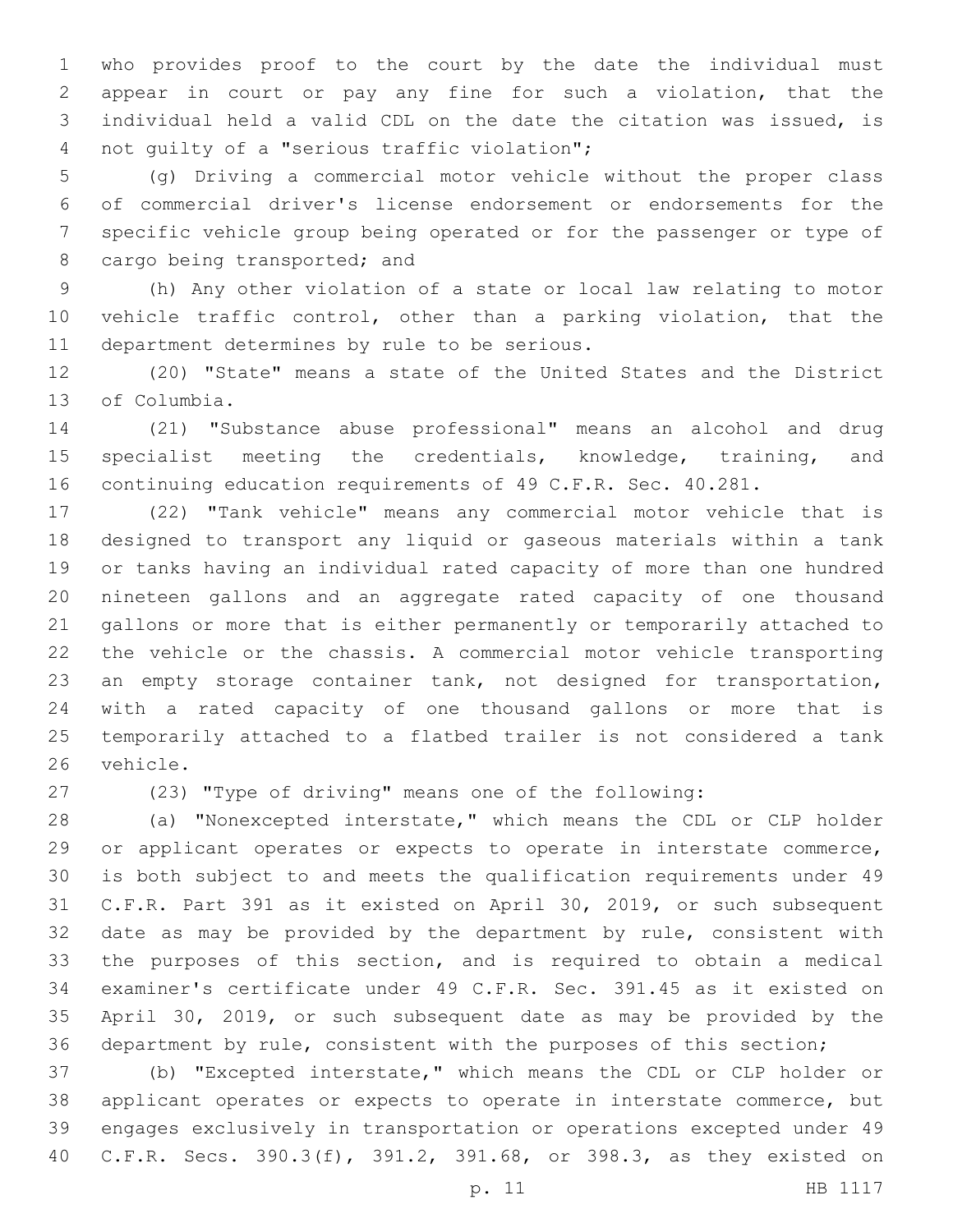April 30, 2019, or such subsequent date as may be provided by the department by rule, consistent with the purposes of this section, from all or parts of the qualification requirements of 49 C.F.R. Part 391 as it existed on April 30, 2019, or such subsequent date as may be provided by the department by rule, consistent with the purposes of this section, and is required to obtain a medical examiner's certificate in accordance with procedures provided in 49 C.F.R. Sec. 391.45 as it existed on April 30, 2019, or such subsequent date as may be provided by the department by rule, consistent with the 10 purposes of this section;

 (c) "Nonexcepted intrastate," which means the CDL or CLP holder or applicant operates only in intrastate commerce and is required to obtain a medical examiner's certificate in accordance with procedures provided in 49 C.F.R. Sec. 391.45 as it existed on April 30, 2019, or 15 such subsequent date as may be provided by the department by rule, 16 consistent with the purposes of this section; or

 (d) "Excepted intrastate," which means the CDL or CLP holder wishes to maintain a CDL or CLP but not operate a commercial motor vehicle without changing his or her self-certification type.

 (24) "United States" means the fifty states and the District of 21 Columbia.

 (25) "Verified positive drug test" means a drug test result or validity testing result from a laboratory certified under the authority of the federal department of health and human services 25 that:

 (a) Indicates a drug concentration at or above the cutoff concentration established under 49 C.F.R. Sec. 40.87; and

 (b) Has undergone review and final determination by a medical 29 review officer.

 A report that a person has refused a drug test, under circumstances that constitute the refusal of a federal department of transportation drug test under 49 C.F.R. Part 40, will be considered equivalent to a report of a verified positive drug test for the 34 purposes of this chapter.

 **Sec. 4.** RCW 46.17.350 and 2014 c 30 s 2 are each amended to read as follows:36

 (1) Before accepting an application for a vehicle registration, the department, county auditor or other agent, or subagent appointed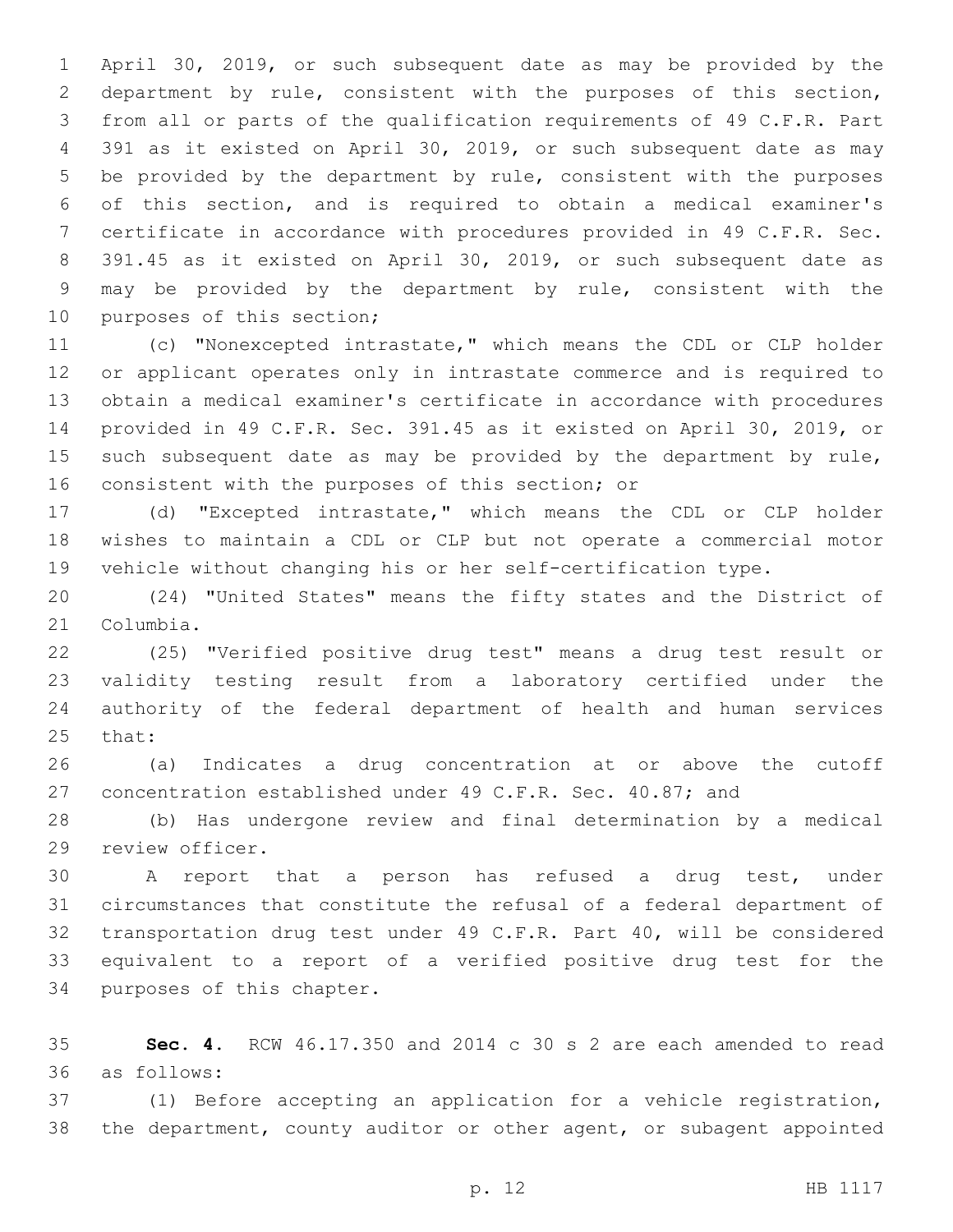1 by the director shall require the applicant, unless specifically 2 exempt, to pay the following vehicle license fee by vehicle type:

| 3            | <b>VEHICLE TYPE</b>          |         | <b>INITIAL RENEWAL</b> | <b>DISTRIBUTED</b> |
|--------------|------------------------------|---------|------------------------|--------------------|
| 4            |                              | FEE     | FEE                    | <b>UNDER</b>       |
| 5            | (a) Auto stage, six seats or | \$30.00 | \$30.00                | RCW 46.68.030      |
| 6            | less                         |         |                        |                    |
| 7            | (b) Camper                   | \$4.90  | \$3.50                 | RCW 46.68.030      |
| 8            | (c) Commercial trailer       | \$34.00 | $((\$ 30.00))$         | RCW 46.68.035      |
| $\mathsf{O}$ |                              |         | \$34.00                |                    |
| 10           | (d) For hire vehicle, six    | \$30.00 | \$30.00                | RCW 46.68.030      |
| 11           | seats or less                |         |                        |                    |
| 12           | (e) Mobile home (if          | \$30.00 | \$30.00                | RCW 46.68.030      |
| 13           | registered)                  |         |                        |                    |
| 14           | (f) Moped                    | \$30.00 | \$30.00                | RCW 46.68.030      |
| 15           | (g) Motor home               | \$30.00 | \$30.00                | RCW 46.68.030      |
| 16           | (h) Motorcycle               | \$30.00 | \$30.00                | RCW 46.68.030      |
| 17           | (i) Off-road vehicle         | \$18.00 | \$18.00                | RCW 46.68.045      |
| 18           | (j) Passenger car            | \$30.00 | \$30.00                | RCW 46.68.030      |
| 19           | (k) Private use single-axle  | \$15.00 | \$15.00                | RCW 46.68.035      |
| 20           | trailer                      |         |                        |                    |
| 21           | (l) Snowmobile               | \$50.00 | \$50.00                | RCW 46.68.350      |
| 22           | (m) Snowmobile, vintage      | \$12.00 | \$12.00                | RCW 46.68.350      |
| 23           | (n) Sport utility vehicle    | \$30.00 | \$30.00                | RCW 46.68.030      |
| 24           | (o) Tow truck                | \$30.00 | \$30.00                | RCW 46.68.030      |
| 25           | (p) Trailer, over 2000       | \$30.00 | \$30.00                | RCW 46.68.030      |
| 26           | pounds                       |         |                        |                    |
| 27           | (q) Travel trailer           | \$30.00 | \$30.00                | RCW 46.68.030      |
| 28           | (r) Wheeled all-terrain      | \$12.00 | \$12.00                | RCW 46.09.540      |
| 29           | vehicle, on-road use         |         |                        |                    |
| 30           | (s) Wheeled all-terrain      | \$18.00 | \$18.00                | RCW 46.09.510      |
| 31           | vehicle, off-road use        |         |                        |                    |

32 (2) The vehicle license fee required in subsection (1) of this 33 section is in addition to the filing fee required under RCW 34 46.17.005, and any other fee or tax required by law.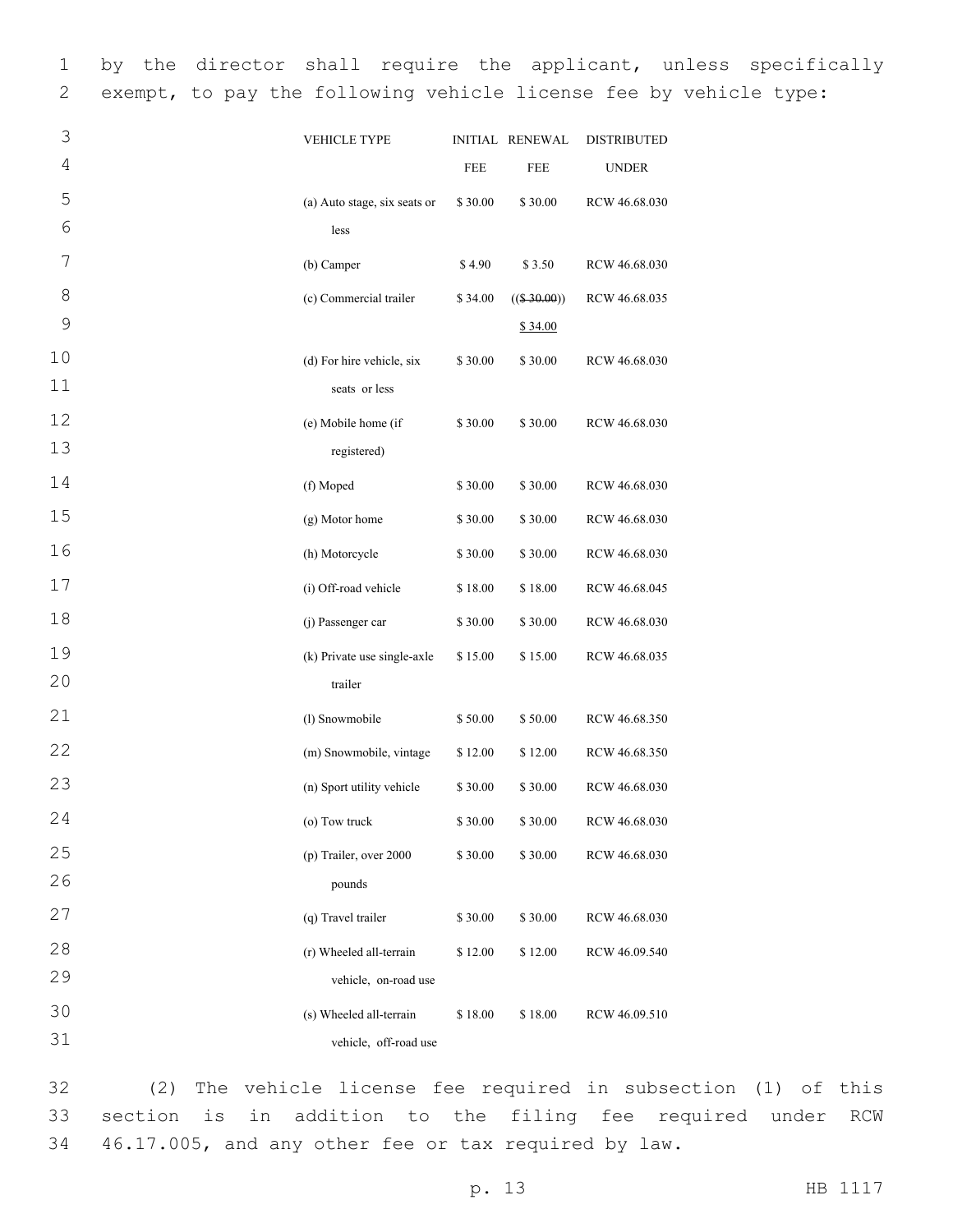| 1             | Sec. 5. RCW 46.18.210 and 2010 c 161 s 612 are each amended to       |
|---------------|----------------------------------------------------------------------|
| $\mathbf{2}$  | read as follows:                                                     |
| 3             | (1) A registered owner may apply to the department for special       |
| 4             | armed forces license plates for ((motor)) vehicles representing the  |
| 5             | following:                                                           |
| 6             | (a) Air force;                                                       |
| 7             | $(b)$ Army;                                                          |
| $8\,$         | (c) Coast quard;                                                     |
| $\mathcal{G}$ | (d) Marine corps;                                                    |
| 10            | (e) National quard; or                                               |
| 11            | (f) Navy.                                                            |
| 12            | (2) Armed forces license plates may be purchased by:                 |
| 13            | (a) Active duty military personnel;                                  |
| 14            | (b) Families of veterans and service members;                        |
| 15            | (c) Members of the national quard;                                   |
| 16            | (d) Reservists; or                                                   |
| 17            | (e) Veterans, as defined in RCW 41.04.007.                           |
| 18            | (3) A person who applies for special armed forces license plates     |
| 19            | shall provide:                                                       |
| 20            | (a) DD-214 or discharge papers if the applicant is a veteran;        |
| 21            | A military identification card or<br>(b)<br>retired<br>military      |
| 22            | identification card; or                                              |
| 23            | A declaration of fact attesting to the applicant's<br>(C)            |
| 24            | eligibility as required under this section.                          |
| 25            | (4) For the purposes of this section:                                |
| 26            | (a) "Child" includes stepchild, adopted child, foster child,         |
| 27            | grandchild, or son or daughter-in-law.                               |
| 28            | (b) "Family" or "families" includes an individual's spouse,          |
| 29            | child, parent, sibling, aunt, uncle, or cousin.                      |
| 30            | (c) "Parent" includes stepparent, grandparent, or in-laws.           |
| 31            | "Sibling" includes brother, half brother, stepbrother,<br>(d)        |
| 32            | sister, half sister, stepsister, or brother or sister-in-law.        |
| 33            | (5) Armed forces license plates are not free of charge to            |
| 34            | disabled veterans, former prisoners of war, or spouses or domestic   |
| 35            | partners of deceased former prisoners of war under RCW 46.18.235.    |
|               |                                                                      |
| 36            | Sec. 6. RCW 46.55.065 and 2018 c 135 s 2 are each amended to         |
| 37            | read as follows:                                                     |
| 38            | (1) If a tow truck, the registered owner of which is a registered    |
| 39            | tow truck operator, is to conduct transporter business under chapter |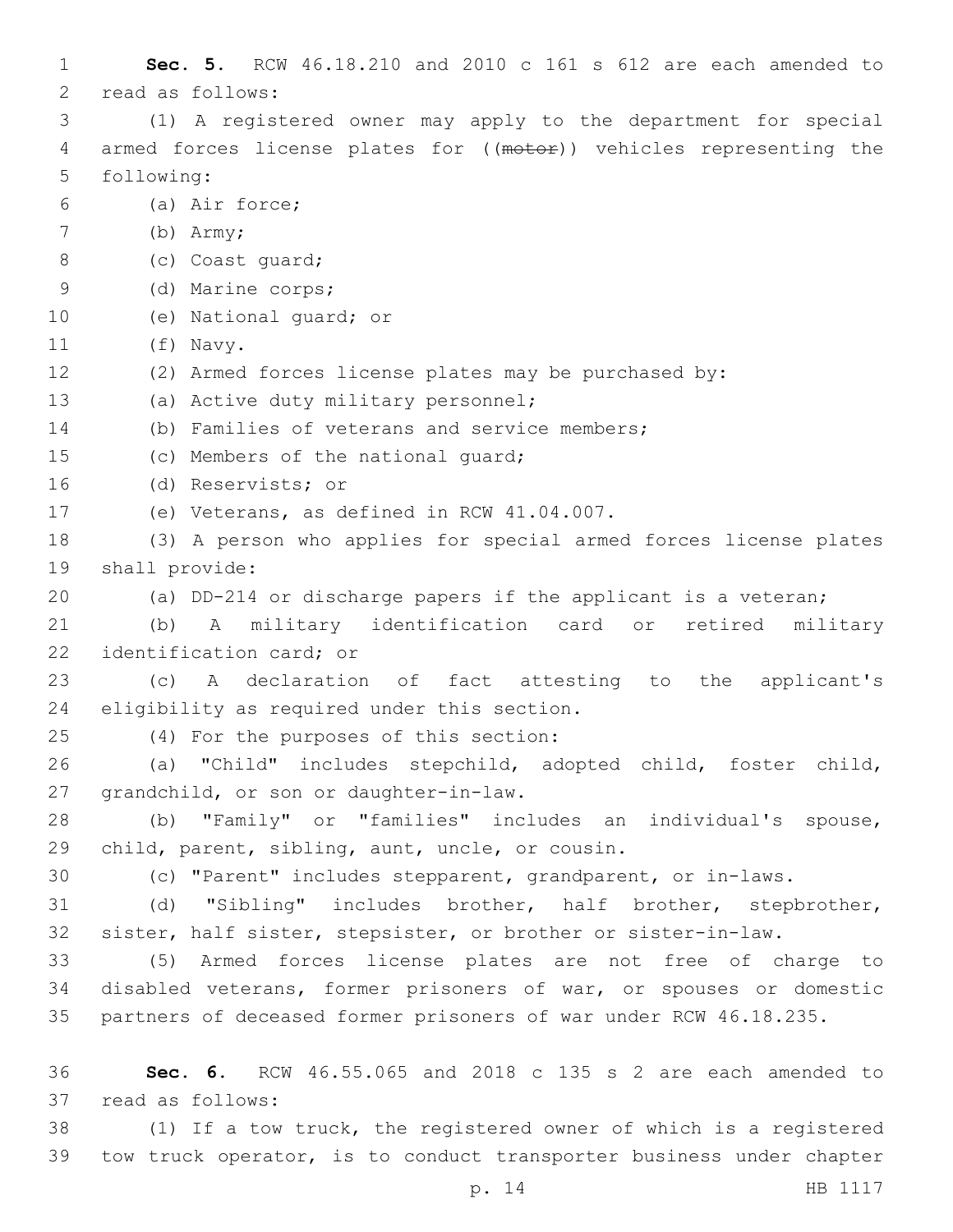46.76 RCW, the license plate that is required to be displayed under RCW 46.16A.030 must contain an indicator tab that the vehicle is licensed to perform transporter services. The fee for an original transporter's license plate indicator tab for a tow truck, the registered owner of which is a registered tow truck operator, is ((twenty-five)) two dollars. Vehicles that are used to conduct transporter business and are not owned by a registered tow truck operator must follow the requirements of chapter 46.76 RCW.

 (2) If a tow truck, the registered owner of which is a registered tow truck operator, is used for a hulk hauler or scrap processor business under chapter 46.79 RCW, the license plate that is required under RCW 46.16A.030 must contain an indicator tab that the vehicle is licensed to perform hulk hauler or scrap processor purposes under the laws of the state of Washington. The fee for a hulk hauler or scrap processor business license plate indicator tab is five dollars for the original tab and two dollars for each additional tab. Vehicles that are used to conduct hulk hauler or scrap processor business and are not owned by a registered tow truck operator must 19 follow the requirements of chapter 46.79 RCW.

 (3) If a tow truck, the registered owner of which is a registered tow truck operator, is used for a wrecker business under chapter 46.80 RCW, the license plate displayed that is required under RCW 46.16A.030 must contain an indicator tab that the vehicle is licensed to perform wrecker services. The fee for a wrecker license plate indicator tab is five dollars for the original tab and two dollars for each additional tab. Vehicles that are used to conduct wrecker business and are not owned by a registered tow truck operator must 28 follow the requirements of chapter 46.80 RCW.

(4)(a) The license plate indicator tabs must:29

 (i) Affix to the license plate required to be displayed under RCW 31 46.16A.030;

 (ii) Clearly identify the business purpose of the licensed 33 vehicle:

 (iii) Use some combination of letters and numbers to indicate a vehicle is licensed to conduct transporter business under chapter 46.76 RCW, hulk hauler or scrap processor business under chapter 46.79 RCW, or wrecker business under chapter 46.80 RCW; and

38 (iv) Be approved by the department.